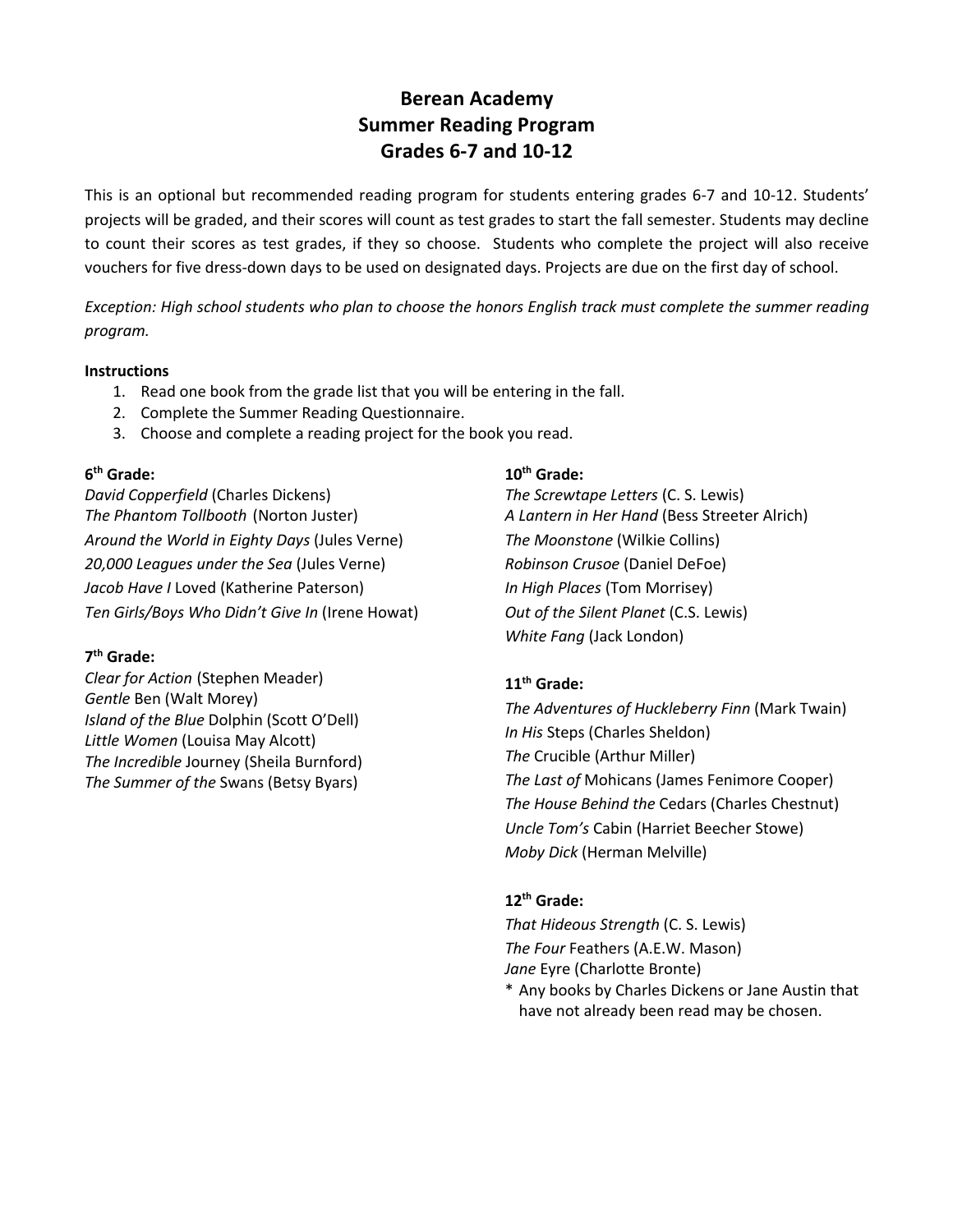# **BEREAN ACADEMY** SUMMER READING PROJECT CHOICES 6-12TH GRADES

### **CREATE A COMIC STRIP**

Create a comic strip that illustrates the plot sequence highlighting a conflict in the book. Your comic strip MUST have a **minimum** of 10 cells **with dialogue bubbles***.* Comics can be hand-drawn or computer graphics—but not cut & paste illustrations. Use a **10 x 13 or larger** poster board for your strip.

### **FRONT PAGE NEWS**

Design a front page of a newspaper with headlines and a story about what happened in the book. There must be at least ONE picture on the front page. You may have multiple articles—as long as they all in regard to the book you have read. Look at other newspapers for creative ideas for the layout and your story/stories. Submit a **10 x 13-sized** newspaper front page. The type should be TIMES NEW ROMAN—12 FONT.

### **DESIGN AN ILLUSTRATED BOOK COVER**

Create an **ORIGINAL book** cover that illustrates your story. You may use any kind of art supplies that allows your personal creativity to shine! (paints, markers, crayons, ink, pastels, nail polish, etc.). The cover must be hand-drawn or **original** computer graphics—no cut & paste illustrations. Design both a front and back cover of your book. Include all important information about the book (200 word minimum) and information about your author (50 word minimum)—you may want to make front and back flaps to help accommodate all the information. Also includes the price and other elements that may be on a book cover.

### **SHOEBOX DIORAMA**

Use a shoebox to create a diorama depicting the setting of one of the events in your book. Write an accompanying page to explain the connection between your chosen setting and how that reflects upon the meaning of the plot. Submit a one-age, double-spaced explanation of your project (minimum 250 words). TYPED IN TIMES NEW ROMAN SIZE 12 FONT

# **PAINT A PORTRAIT**

Draw/Paint a picture of one of the characters in the story who is described well. Using quotes from the book, point out the different things about the character on your picture. Submit at least 10 quotes from the book (along with the page number for each one) and a 100-word (minimum) summary of the book. TYPED in TIMES NEW ROMANS 12 FONT.

### **CREATE A POWERPOINT PRESENTATION**

Create a PowerPoint presentation about your book. You should cover the following elements of a story: setting, character, plot, conflict, theme, point of view, tone, style. Include pictures that represent your ideas of these elements of the story, The PowerPoint must be at least 12 slides and include both text and graphics.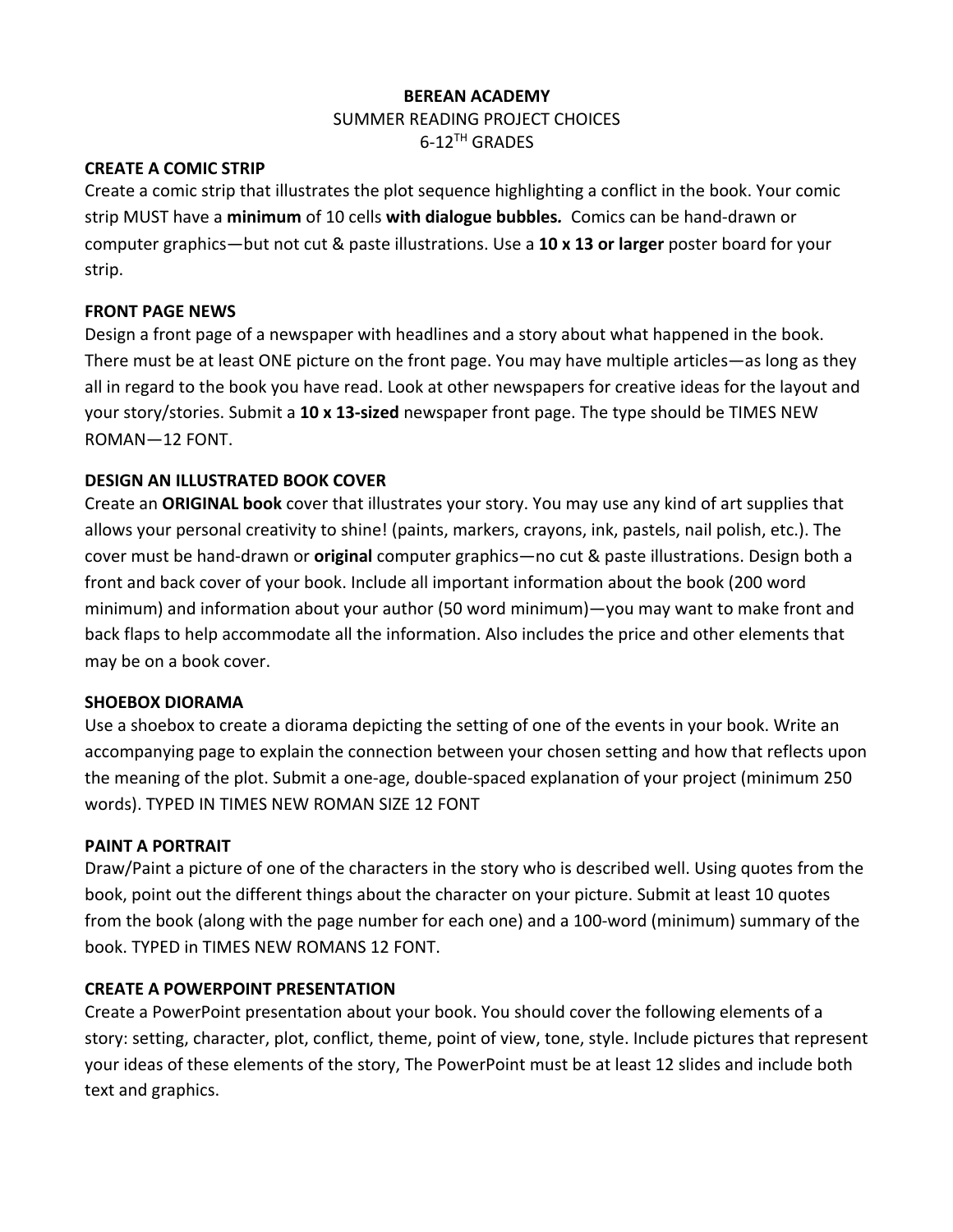# **BEREAN ACADEMY** 2020 SUMMER READING QUESTIONNAIRE 6-8<sup>;</sup> 10-12 GRADES

#### **STUDENT NAME:** And the state of the state of the state of the state of the state of the state of the state of the state of the state of the state of the state of the state of the state of the state of the state of the sta

#### **BOOK INFORMATION:**

- 1. Author's name (last name first):
- 2. Title of book:
- 3. Publisher:
- 4. Copyright Date:

## In the following questions, please write in complete sentences

### **SIGNIFICANT CHANGE OF A CHARACTER:**

- 1. Names of Characters:
- 2. Identify the significant change in the character & what caused the change. Make sure to identify what the character was like before and after the change.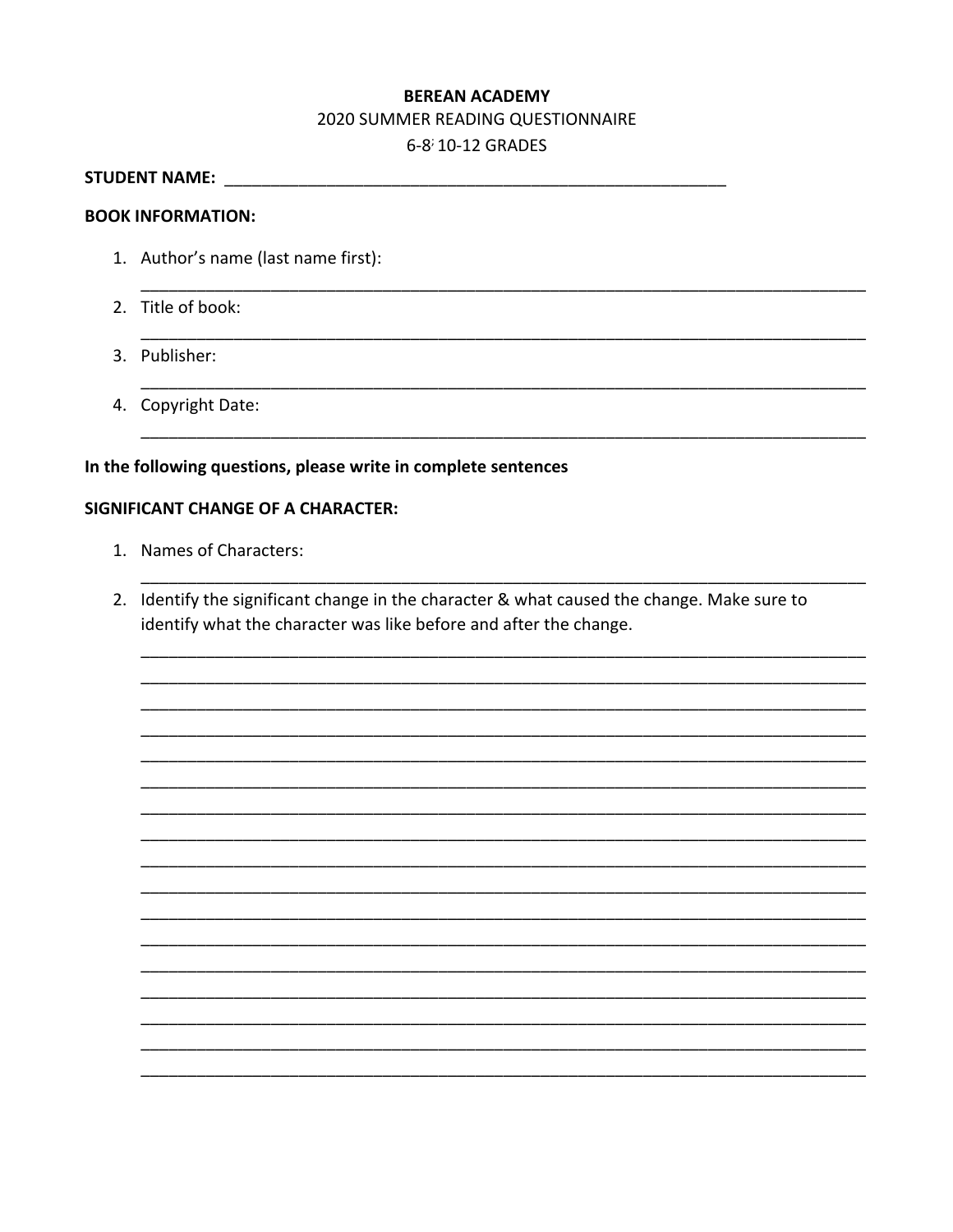#### **CONFLICT:**

1. Identify the type of conflict: Man vs. Man; Man vs. Environment; Man vs. Himself.

2. Describe the conflict. 3. Explain how the conflict is resolved:

#### PERSONAL RESPONSE TO THE READING:

2. How has this book changed our thinking or feeling?